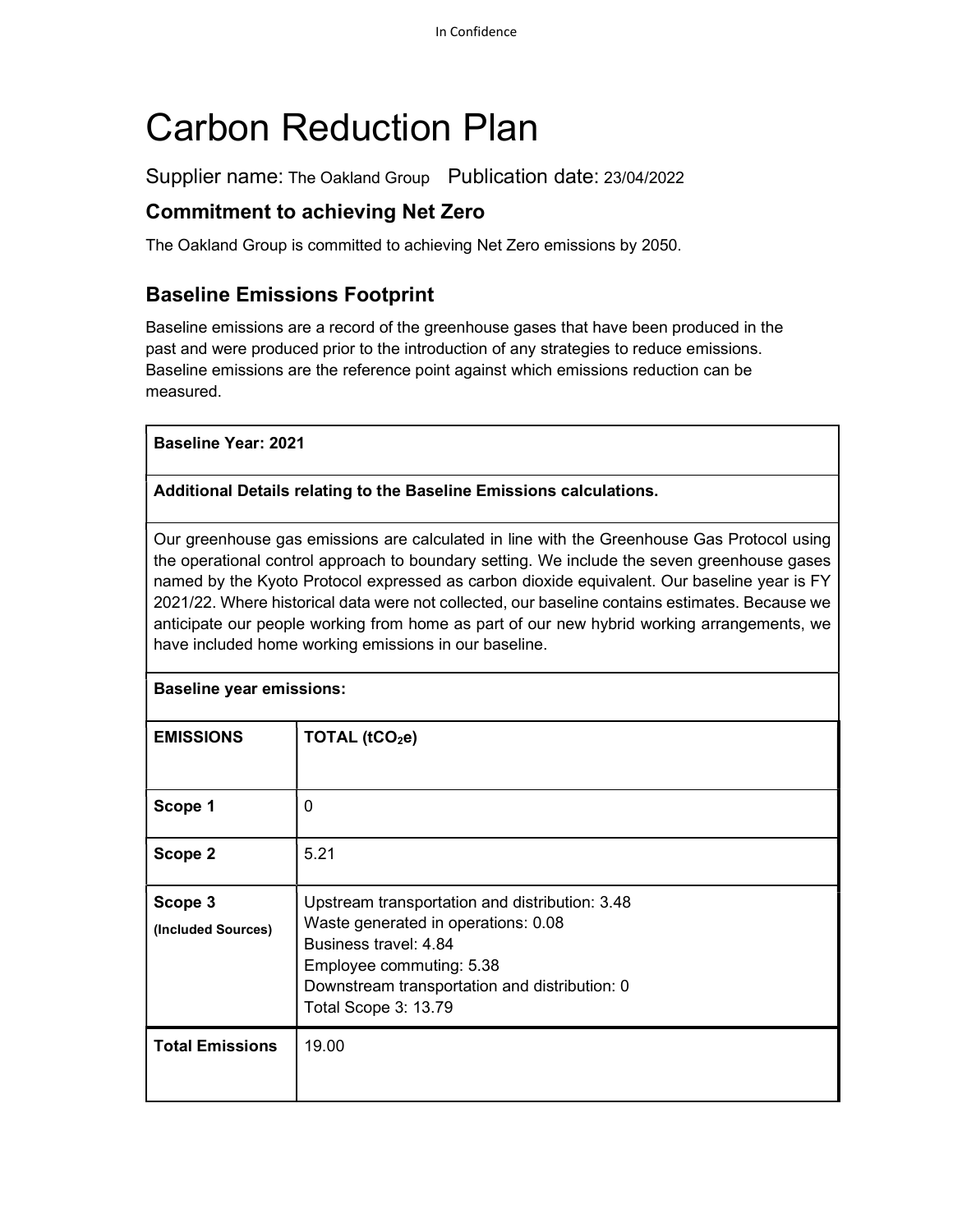| Reporting Year: 2021 (same as baseline) |                            |  |
|-----------------------------------------|----------------------------|--|
| <b>EMISSIONS</b>                        | TOTAL (tCO <sub>2</sub> e) |  |
| Scope 1                                 | 0                          |  |
| Scope 2                                 | 5.21                       |  |
| Scope 3<br>(Included Sources)           | 13.79                      |  |
| <b>Total Emissions</b>                  | 19.00                      |  |

## Current Emissions Reporting

#### Emissions reduction targets

In 2021 the Covid-19 pandemic meant The Oakland Group team conducted most of their work remotely resulting in a greatly reduced pattern of travel when compared to 'normal' years. This meant the baseline year (2021) may not be a true reflection of our carbon emissions. We will continue to monitor our emissions in 2022 and if significantly more then in 2021 will treat that as our baseline year. In the meantime we are still actively working to reduce our carbon emissions in everything we do. In parallel the Oakland Directors have taken the decision to accelerate our carbon neutral targets significantly to become carbon neutral target from 2022!

We have achieved this through the purchase of carbon credits (see figure 1) and we will continue to do so until we become truly carbon neutral.



Figure 1 Oakland Group Carbon Offset Certificate